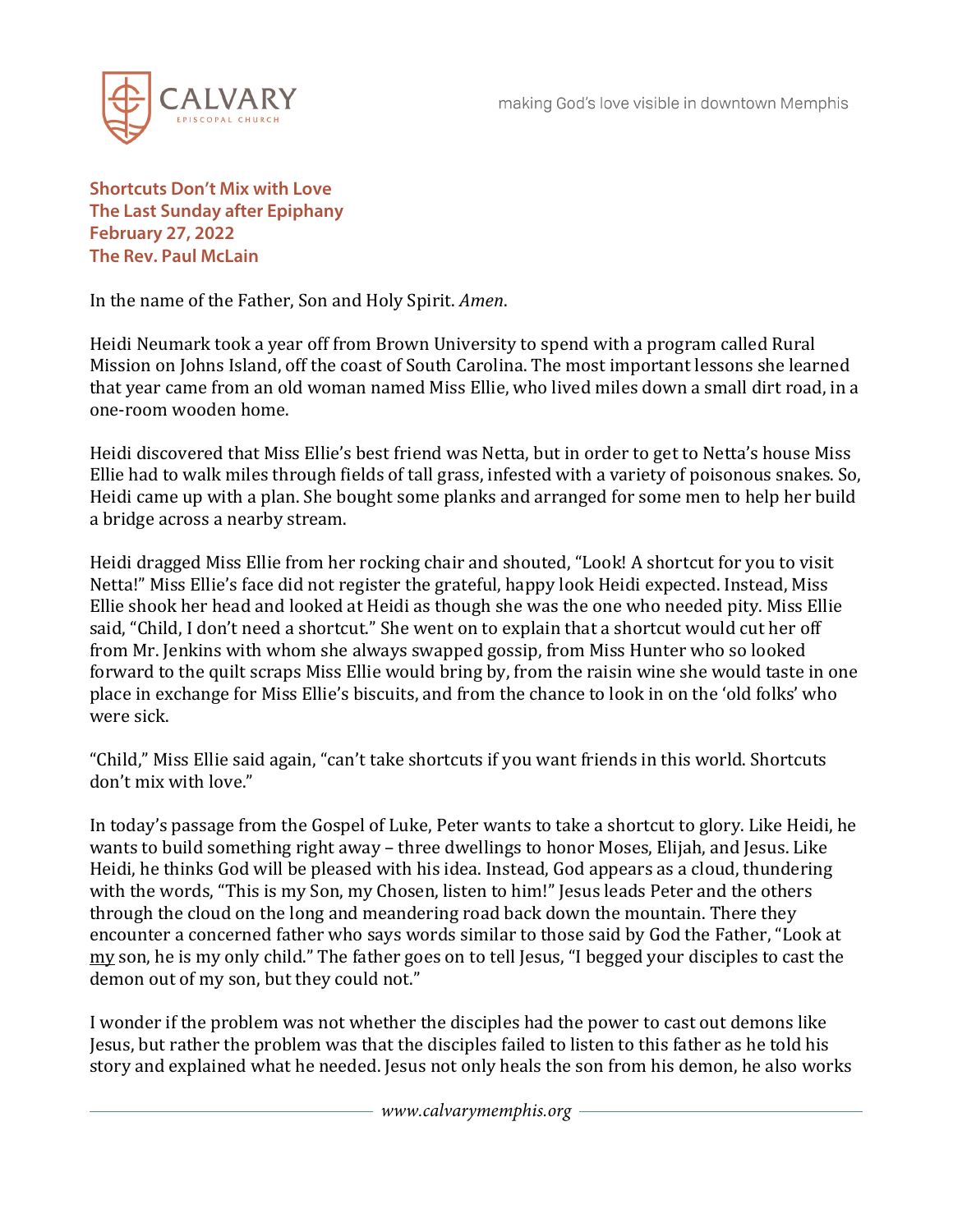to heal the disciples and us from our addiction to knee-jerk reactions and quick fixes. He invites them and us into the slower and more fulfilling path of taking the time to listen to God and each other.

The exchange with Miss Ellie about shortcuts staved with Heidi when, in 1984, she became pastor of Transfiguration Lutheran Church in the South Bronx. The church had once been a vibrant community of Puerto Rican immigrants and their families. But redevelopment, environmental problems, and crime had taken their toll on the surrounding neighborhood.

Heidi recalls, "A rapid succession of pastors had come and gone. More members moved. Others died. The doors that once swung open in hospitality were now often covered with profane graffiti. They were fitted with larger locks to keep danger on the outside. There were only about twenty members left, but *they* were a *people in love*."

Recalling the words of Miss Ellie, Heidi took the long way to walk around the entire South Bronx neighborhood, listening to the stories of the church members and those of her new neighbors. During those long walks Heidi asked teenagers and children if any of them would like to be part of an art class a friend had offered to help lead. Pretty soon, she had a group of young artists show up. Together, they read stories from the Bible, which the kids illustrated with a mural on those previously locked church doors. The mural shows an open fire hydrant with water splashing down into a baptismal font. Water brims and spills from the bowl onto the grass below as new buildings rise up from the sidewalk. An arm reaches out from the altar, with bread to place on a plateful of food – turkey, greens, and rice for the hungry. Across the top of the doors is a line from the prophet Isaiah: "My house shall be a house of prayer for all people." People came by to see the mural and cheer on the kids, and not a stroke of graffiti has since appeared on the doors. The families of the children and others who passed by started coming to worship at the church.

Heidi's listening skills were again put to the test when she faced the good problem of how to blend a congregation of African-American and Latino parishioners as a white pastor who had to build trust with everyone. None of this happened quickly or easily. Heidi stayed as pastor of Transfiguration for 19 years. Instead of staying locked inside those muraled doors, she challenged herself and the members to get out into the neighborhood, listen to the stories, and find ways to make long-term differences in the lives of the people. Over time, Transfiguration led the way in transforming the South Bronx through innovative education and community development.

Our news over the last couple of weeks has been dominated by the unfolding crisis in Ukraine. As we see the images of people bombarded and displaced, our hearts and prayers go out to the citizens of Ukraine. I hope and pray there is a short-term solution to stop aggression and end the violence and suffering. This crisis also prompts us to examine long-term questions:

What actions do we take to support the freedom of allies? What sacrifices are we willing to make for the freedom of others? And who will be making those sacrifices? How do we help those displaced to rebuild their lives? These are not easy questions.

*www.calvarymemphis.org*